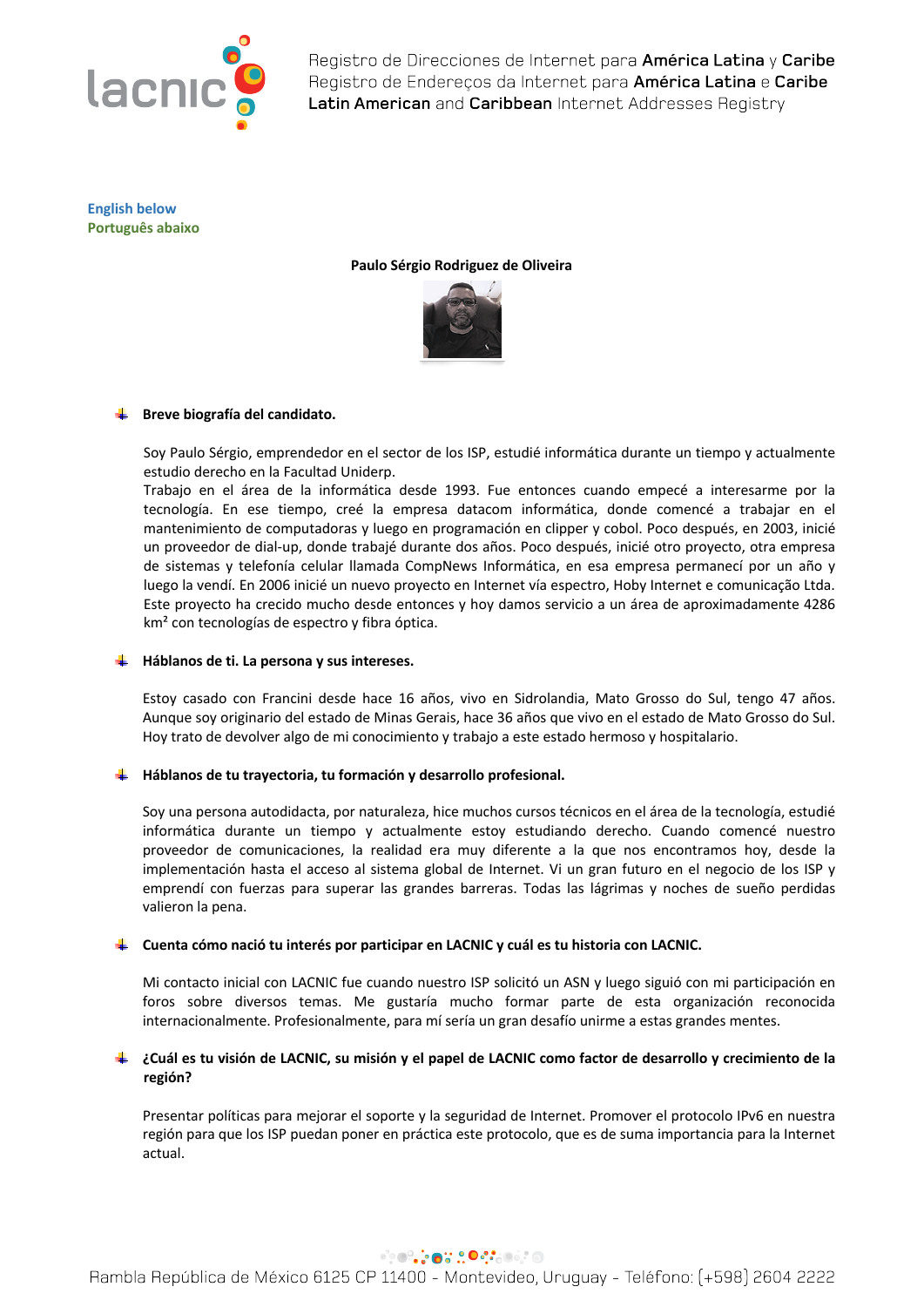

Incentivar a los ISP a asociarse para que tengamos la fuerza para buscar alianzas, políticas para mejorar la seguridad y la gobernanza de Internet.

## **¿Qué crees que es lo más importante que aportarás a LACNIC como integrante del órgano en caso de ser elegido y qué te motiva para postularte a dicha posición?**

Con conocimiento y 20 años de experiencia en la industria de las telecomunicaciones, tuve la oportunidad de participar en los primeros eventos de Internet vía Spectrum en Brasil. Desde entonces, nunca he dejado de aprender. En estos largos años absorbí mucho conocimiento e información. Mi lema es aprender y enseñar, aprender y enseñar, y aprender y enseñar, tanto con el equipo de LACNIC como con los ISP regionales.

## Ø **Criterios de Idoneidad Deseables**

Respuestas enviadas por el/la candidato/a a través del cuestionario de Incompatibilidades, Capacidades e Idoneidades:

**Que tenga o haya tenido algún nivel de participación en órganos electivos de LACNIC.**

Ninguno

**Que participe o haya participado en alguno de los foros técnicos de la región (FLIP6, Foro de Seguridad, Foro de Interconexión, Foro de Operadores).** 

FLIP 6, Fórum de Segurança, Fórum de Interconexão, Fórum Público de Políticas, Peering Forum, Fórum técnico de LACNIC

**Que participe o haya participado u organizado eventos auspiciados por LACNIC (LACNIC, LACNIC ONtheMOVE, AMPARO, etc.).** 

Evento LACNIC, Oficina presencial do IPv6

**Vínculo profesional o laboral (ya sea como empleado, asesor, consultor, directivo y/o accionista) con entidades titulares de recursos numéricos en la región (asociados LACNIC).**

Sou Diretor Técnico da empresa Hoby Internet comunicação Ltda Sou Diretor Técnico da empresa datacom informática

**Vínculo profesional o laboral (ya sea como empleado, asesor, consultor, directivo y/o accionista) con organizaciones de la comunidad técnica de la región.**

Casualmente faço minha contribuição técnica para algumas organizações (principalmente ISPs) que possui recursos de numeração do LACNIC. Não tenho vinculo de trabalho com essas organizações

#### **Brief biography of the candidate.**

My name is Paulo Sérgio, I am an entrepreneur in the ISP sector, I studied computer science for a while, and I am currently studying law at Uniderp University.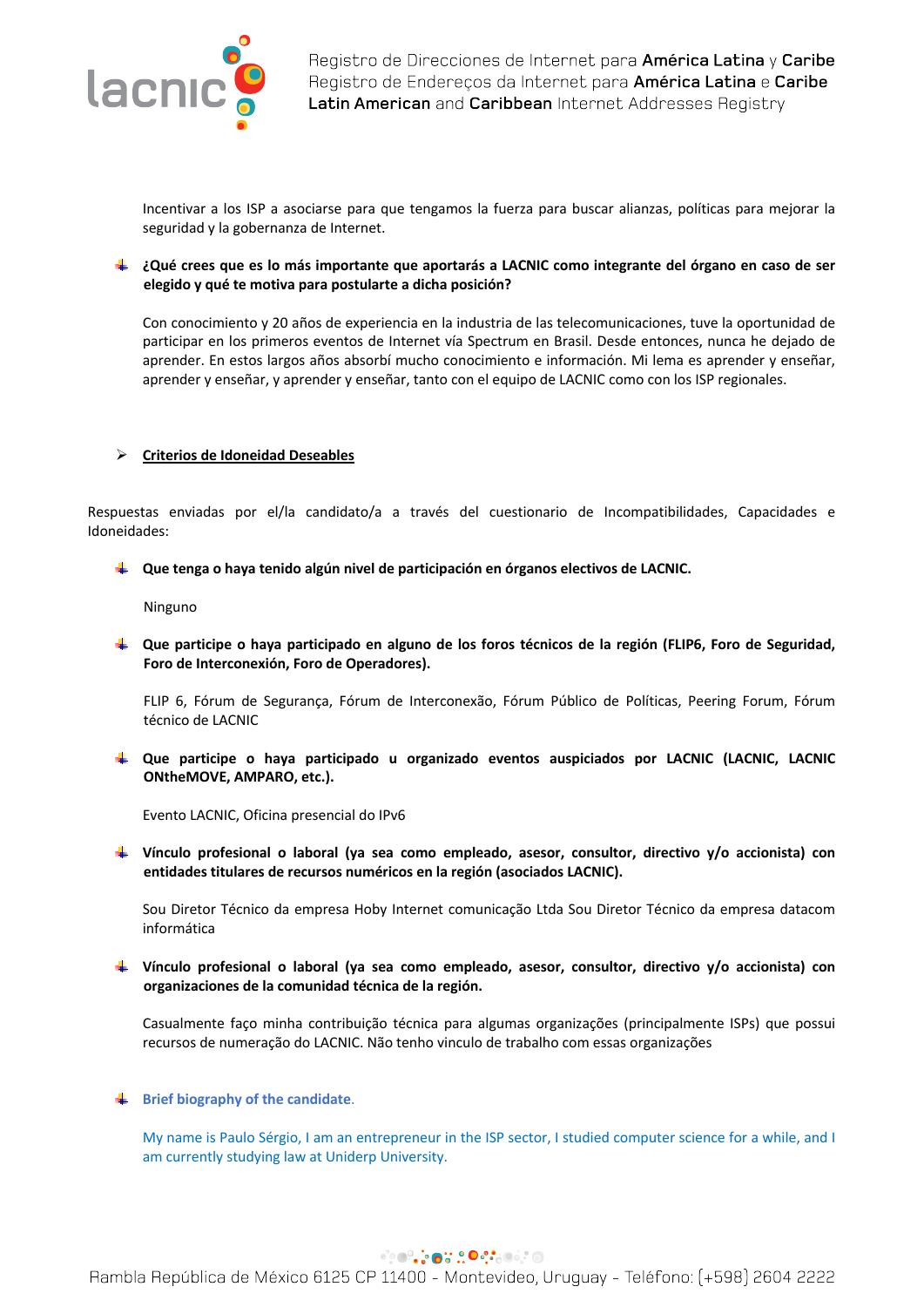

I have worked in IT since 1993, when I first became interested in technology. At that time, I created the company datacom informática, where I began maintaining computers and later started programming in clipper and cobol. Soon after, in 2003 I started a dial-up provider, where I worked for two years. I then started another project, a systems and mobile telephone company called CompNews Informática, which I sold after staying with it for a year. In 2006 I started a new project with Internet via spectrum, Hoby Internet e comunicação Ltda. This project has grown significantly since then: today we are serving an area of approximately 4286 km² with spectrum and fiber optic technologies.

### **Tell us about yourself and your interests.**

I have been married to Francini for 16 years, I live in Sidrolandia, Mato Grosso do Sul, I am 47 years old. While I am originally from the state of Minas Gerais, I have lived in the state of Mato Grosso do Sul for 36 years. Today, I am trying to give back by contributing some of my knowledge and work to this beautiful and hospitable state.

#### **Tell us about your work experience, education and professional development.**

I am self-taught, by nature, I completed many technical courses in the field of technology, I studied computer science for a while, and I am currently studying law. I started our communications provider when the world was very different from the one we know today, in everything from implementation to access to the global Internet system. I saw a great future in the ISP business, and I started my company ready to overcome great barriers. In the end, all my efforts and sleepless nights have been absolutely worth it.

### **Tell us why you are interested in participating in LACNIC and your history with the organization.**

I first came into contact with LACNIC when our ISP requested an ASN this contact then continued with my participation in different forums on various topics. I would very much like to be part of this internationally recognized organization. Professionally, it would be a great challenge for me to join these great minds.

## **What do you think of LACNIC, its mission, and the organization's role as a driver of growth and development in the region?**

Presenting policies to improve Internet support and security. Promoting IPv6 in our region so that ISPs can implement this protocol, which is of the utmost importance for the Internet today. Encouraging ISPs to join LACNIC so that we will have the strength to look for alliances, policies for improving Internet security and governance.

# **In your opinion, what would be your greatest contribution to LACNIC as a member should you be elected? What motivated you to run for a position on the elective body?**

With knowledge and 20 years of experience in the telecommunications industry, I had the opportunity to participate in the first Internet events in Brazil via Spectrum. Since then, I have never stopped learning. In all these years I have absorbed a great amount of knowledge and information. My motto is "learn and teach, learn and teach, and learn and teach," both with the LACNIC team as well as with the regional ISPs.

## Ø **Desirable Suitability Criteria**

Answers submitted by the candidate through the Questionnaire on Incompatibilities, Capabilities and Suitability:

# **PRODUCT OF SOCIOL**

Rambla República de México 6125 CP 11400 - Montevideo, Uruguay - Teléfono: (+598) 2604 2222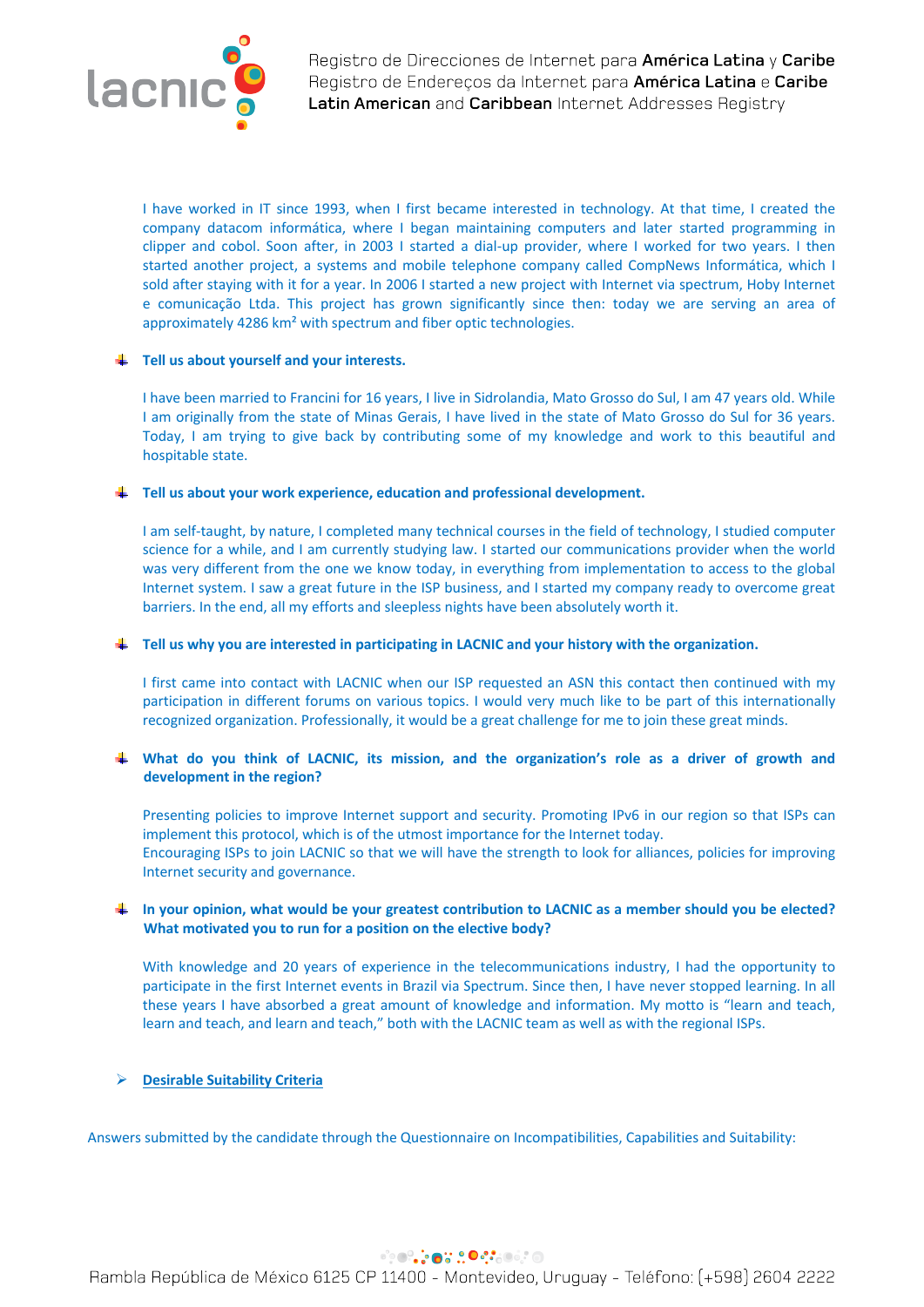

**Having or having had some level of participation in LACNIC's elected bodies.**

None

**Participating or having participated in one of the regional technical forums (FLIP6, SecurityForum, Interconnection Forum, Network Operators Forum).**

FLIP 6, Security Forum, Interconnection Forum, Public Policy Forum, Peering Forum, LACNIC Technical Forum

**Participating or having participated or organized events sponsored by LACNIC (LACNIC, LACNIC OnThe Move, AMPARO, etc.)**

LACNIC event, In-person IPv6 workshop

**Professional or employment ties (whether as an employee, advisor, consultant, manager and/orshareholder) to organizations which have been assigned number resources in theregion (LACNIC members).**

I am the Technical Director of Hoby Internet comunicação Ltda I am the Technical Director of datacom informatica

**Professional or employment ties (whether as an employee, advisor, consultant, manager and/orshareholder) to organizations that are part of the regional technicalcommunity.**

I contribute my technical knowledge to several organizations (mainly ISPs) which have been assigned number resources by LACNIC. I am not an employee of these organizations.

## **Breve biografia do candidato.**

Sou Paulo Sérgio empresário no ramo de ISP, cursei ciência da computação por algum tempo, e atualmente curso Direito pela faculdade uniderp.

Trabalho no ramo da informação desde 1993. Foi quando comecei a me interessar por tecnologia. Em meado dessa época fundei a empresa datacom informática onde iniciei os trabalhos com manutenção de computadores e em sequencia programação de sistema clipper e cobol, logo mais tarde em 2003 iniciei um provedor de dial-up (discada), ficando por 2 anos. Logo após isso iniciei um outro projeto uma outra empresa de sistema e celular com nome CompNews Informática, ficando com a empresa por 1 anos, após esse período a vendi. No ano de 2006 iniciei um novo projeto, em internet via spectrum que é a Hoby Internet e comunicação Ltda. desde então esse projeto cresceu tanto e hoje atendemos uma área aproximadamente 4.286 km2 com as tecnologias spectrum e fibra optica.

#### **Conte-nos sobre você, a pessoa e seus interesses.**

Sou casado com Francini a 16 anos, residência em Sidrolandia-MS, tenho 47 anos, sou do estado de Minas Gerais, mas a 36 anos o estado do Mato Grosso do Sul me adotou, e hoje tento devolver a esse lindo estado hospitaleiro o pouco do meu conhecimento e trabalho

#### **Conte-nos sua trajetória, formação e desenvolvimento profissional.**

Sou um autodidata, por natureza, tenho muitos cursos técnicos no ramo da tecnologia, cursei ciência da computação por algum tempo, e atualmente curso Direito. Quando iniciei nosso provedor de comunicação, a realidade era muito diferente da que se encontra hoje, desde a implantação ate o acesso ao sistema mundial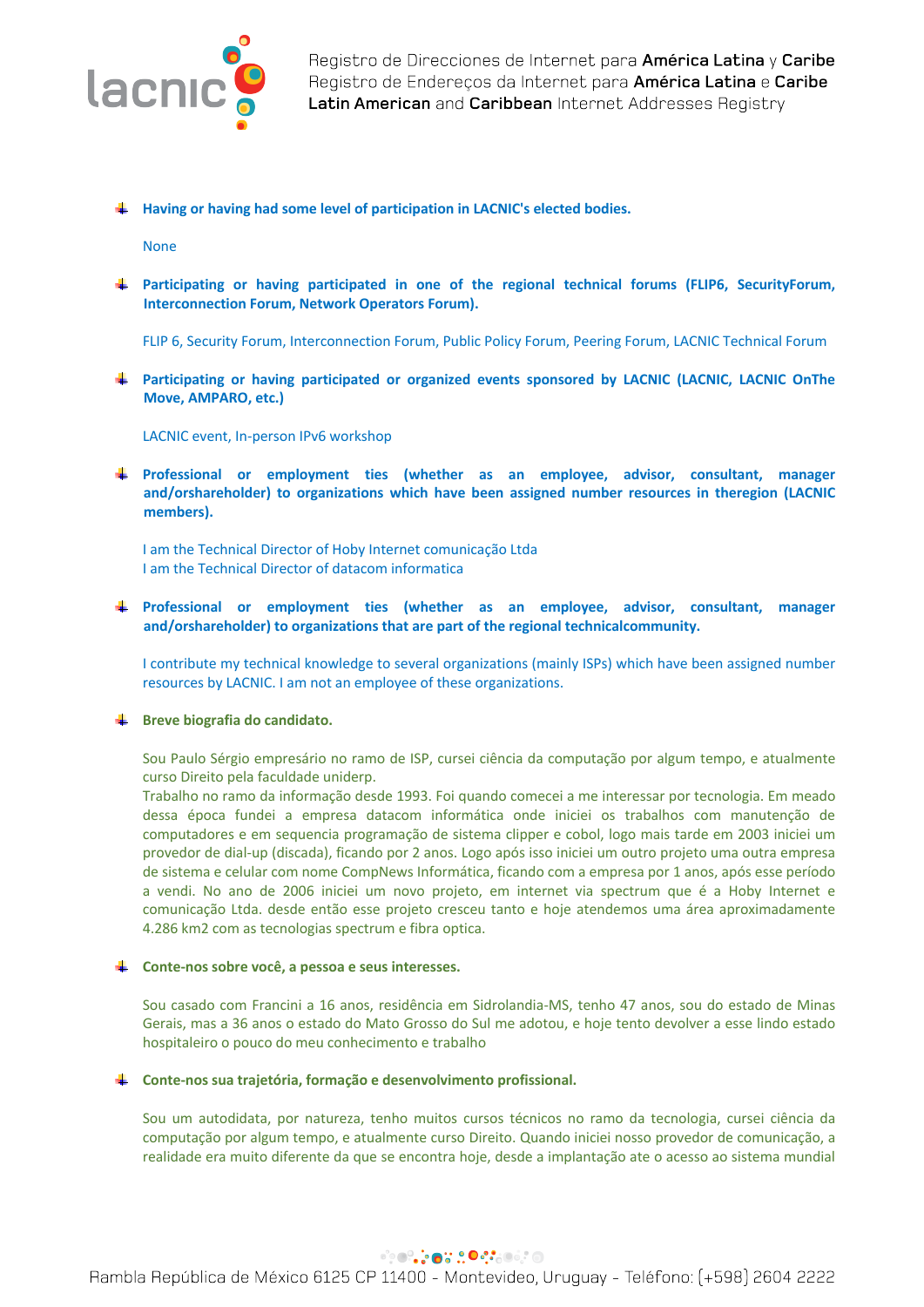

de internet. Eu enxergava grande futuro no ramo de ISP, e foi com essas forças de vencer as grandes barreiras, que valeu todas as lagrimas e as noites de sono perdidas.

### **Conte como nasceu seu interesse em participar em LACNIC e qual é a sua história com LACNIC.**

Contato inicial com LACNIC foi quando nosso ISP fez o pedido do ASN, e em seguida com fóruns sobre vários temas que participei. E gostaria muito fazer parte dessa organização reconhecida mundialmente, e para mim profissionalmente será um grande desafio me unir a essas grandes mentes pensantes.

## **Qual é a sua visão de LACNIC, sua missão e o papel de LACNIC como fator de desenvolvimento e crescimento da região?**

Apresentar politicas para melhorias a suporte e segurança da internet. Promover protocolo ipv6 em nossa região para que os ISP's faça praticar esse protocolo que é de suma importância na internet atual. incentivar os ISP's a serem parceiros para que tenhamos força para buscar parcerias, politicas de melhorias segurança governança da internet

## **Qual será sua contribuição mais importante a LACNIC como integrante do órgão em caso de ser escolhido e o quê te motiva a nomear-se para dita posição?**

com a experiência e conhecimento no ramo de telecomunicações a 20 anos, tive a oportunidade de fazer parte dos primeiros eventos de internet via Spectrum no Brasil. E a partir dai nunca mais parei de aprender. Nesses longos anos absorvi muitos conhecimentos e informações. Meu lema é aprender ensinar, aprender ensinar e aprender e ensinar, tanto com a equipe LACNIC e com os ISP's regionais

## Ø **Critérios de Idoneidade Desejáveis**

Respostas enviadas pelo/a candidato/a através do questionário de Incompatibilidades, Capacidades e Idoneidades:

#### **Que tenha o teve algum nível de participação em órgãos eletivos de LACNIC.**

Nenhum

**Que participe ou tenha participado de qualquer um dos fóruns técnicos da região (FLIP6, Fórum de Segurança, Fórum de Interconexão, Fórum de Operadores).**

FLIP 6, Fórum de Segurança, Fórum de Interconexão, Fórum Público de Políticas, Peering Forum, Fórum Técnico de LACNIC

**Que participe ou tenha participado ou organizado eventos patrocinados por LACNIC (LACNIC, LACNICON the MOVE, AMPARO, etc.).**

Evento LACNIC, Oficina presencial do IPv6

**Relação profissional ou de trabalho (seja como funcionário, assessor, consultor, gerente e / ou acionista) com organizações titulares de recursos de numeração na região (associados LACNIC).**

Sou Diretor Técnico da empresa Hoby Internet comunicação Ltda Sou Diretor Técnico da empresa datacom informatica